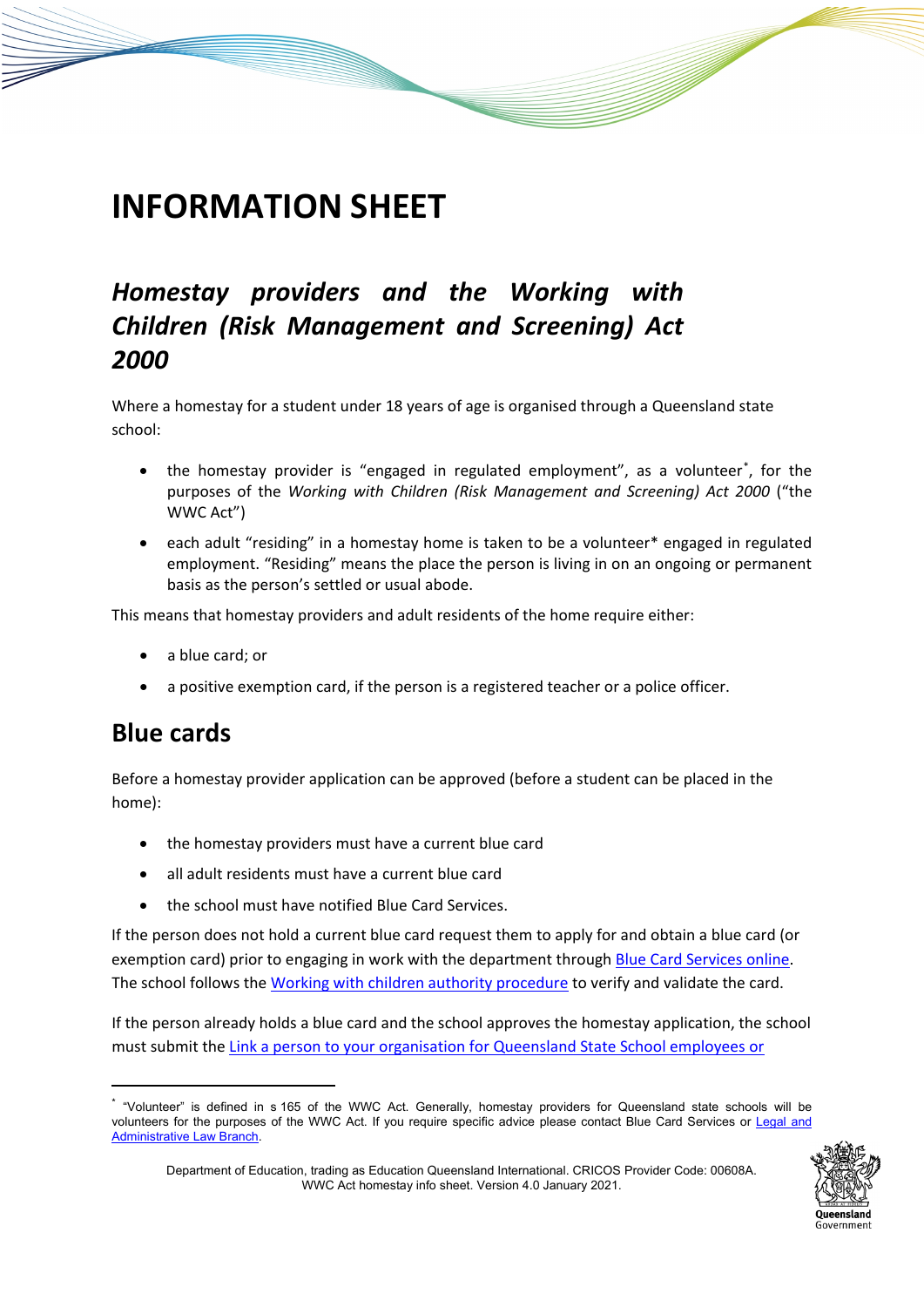[volunteers form](https://intranet.qed.qld.gov.au/Services/HumanResources/Forms/Documents/Forms/bluecard.aspx) (DoE employees only) to Blue Card Services, if this hasn't been done previously. Once this notification has been made, the WWC Act requirements have been met unless Blue Card Services informs the school otherwise.

*Note:* schools can check whether a person's blue card is current by using the online validation service on the [Blue Card Services website.](http://www.bluecard.qld.gov.au/onlinevalidation/index.html)

# **Exemption cards – registered teachers and police officers**

Where an applicant to become a homestay provider or an adult resident of the home is a registered teacher or a police officer, the WWC Act provides that a student cannot be placed in the home unless the person has a current positive exemption notice and the school has linked the exemption card holder applicant to the school.

If the person already holds a positive exemption card, the school should submit the Link a person to [your organisation for Queensland State School employees or volunteers form](https://intranet.qed.qld.gov.au/Services/HumanResources/Forms/Documents/Forms/bluecard.aspx) (DoE employees only) to Blue Card Services. The WWC Act requirements have then been met, unless Blue Card Services informs the school otherwise.

If the person does not already hold an exemption card, request them to apply for, fund and obtain a blue card (or exemption card) prior to engaging in work with the department through [Blue Card](https://www.qld.gov.au/law/laws-regulated-industries-and-accountability/queensland-laws-and-regulations/regulated-industries-and-licensing/blue-card-services)  [Services online.](https://www.qld.gov.au/law/laws-regulated-industries-and-accountability/queensland-laws-and-regulations/regulated-industries-and-licensing/blue-card-services) Education Queensland International (EQI) requires schools to wait for written notice from Blue Card Services stating whether the person was issued with a positive exemption notice or a negative exemption notice. A positive exemption notice is required before finalising the homestay provider application.

*Note:* schools can check whether a person's exemption card is current by using the online validation service on the **Blue Card Services website**.

## **Exceptions**

The WWC Act provides limited [exceptions](https://www.bluecard.qld.gov.au/volunteers/Childaccommodationservicesincludinghomestays.html) to the requirements for homestay providers and adult residents to hold blue cards. EQI require homestay provider applicants and all adult residents of their home to have blue cards/positive exemption cards before the homestay provider's application can be approved by a school.

The only exception to this rule is where the homestay provider or adult resident of the home is a "relative" of the student. A "relative" means the student's parent, grandparent, great grandparent, brother, sister, uncle, aunt, niece, nephew or first cousin.

The WWC Act provides another exception, for infrequent short term placements. This exception should not be relied upon by a school except in a genuine emergency where there is no approved homestay provider able to accept the student. An exception applies only if all of the following occur: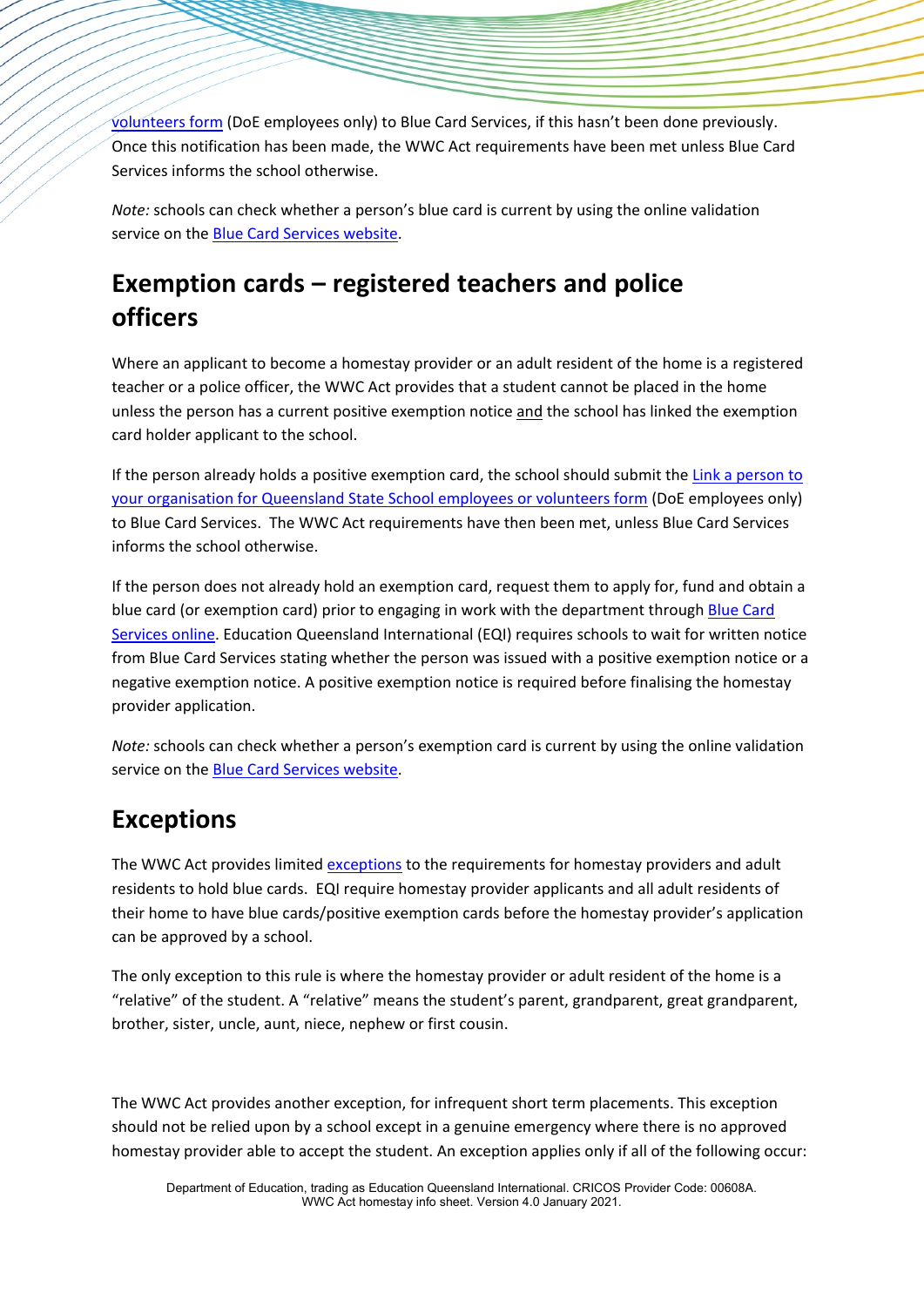- a. the homestay is organised by the school
- b. the homestay provider is a "volunteer<sup>[+](#page-2-0)"</sup>
- c. the arrangement is not more than twice per year
- d. it is for a period that is, or for periods that are each, 10 days or less.

## **Change in police information**

Homestay providers and adult residents must immediately tell the school if there has been a change in their police information (e.g. a change to their criminal history). They do not have to provide any further details, only that a change has occurred.

Once notified, the school must *immediately* request the card holder to complete and submit the [Change in police information notification form](https://www.publications.qld.gov.au/dataset/no-card-no-start-forms/resource/e73ec135-d4f7-48d8-96cf-390384546c1d) to Blue Card Services. The person's eligibility to hold a blue card or exemption card will then be reassessed by Blue Card Services.

The [Consent to discuss information](https://www.publications.qld.gov.au/dataset/no-card-no-start-forms/resource/739a1a8d-51ec-4983-8bd1-9351801e0969) form authorises Blue Card Services to disclose information to a school, beyond what the legislation requires the school to be told. Where a school is notified of a change in police information by a cardholder, school staff should provide the form to the cardholder and ask the cardholder to complete the form.

The additional information from Blue Card Services may help a school to determine whether a student requires an immediate change of placement. If the cardholder refuses to complete the form, the school will have to make an assessment about the student's placement without the additional information from Blue Card Services.

If the change in police information is relevant to the person holding a blue card/exemption card, Blue Card Services will give the school written notice containing information, such as:

- the person's eligibility for a blue card/exemption card is being reassessed;
- whether the change in police information is a charge or conviction; and
- whether it is for a 'serious offence'.

If a blue card or positive exemption card is cancelled or suspended, the school will be notified.

## **Card Expiry**

**.** 

Blue cards remain current for three years (unless cancelled earlier). [Renewal applications](https://www.qld.gov.au/law/laws-regulated-industries-and-accountability/queensland-laws-and-regulations/regulated-industries-and-licensing/blue-card-services) must be made *at least 30 days* prior to the expiry date (if not, a student cannot stay in the home until after the person has received a new blue card). Applications to renew a blue card or exemption card can be made up to 16 weeks prior to the expiry date on the card.

<span id="page-2-0"></span><sup>+</sup> "Volunteer" is defined in s 165 of the WWC Act. Generally, homestay providers for Queensland state schools will be volunteers for the purposes of the WWC Act. If you require specific advice please contact Blue Card Services or Legal and [Administrative Law Branch.](https://oneportal.deta.qld.gov.au/Services/LALB/Pages/default.aspx) 

Department of Education, trading as Education Queensland International. CRICOS Provider Code: 00608A. WWC Act homestay info sheet. Version 4.0 January 2021.